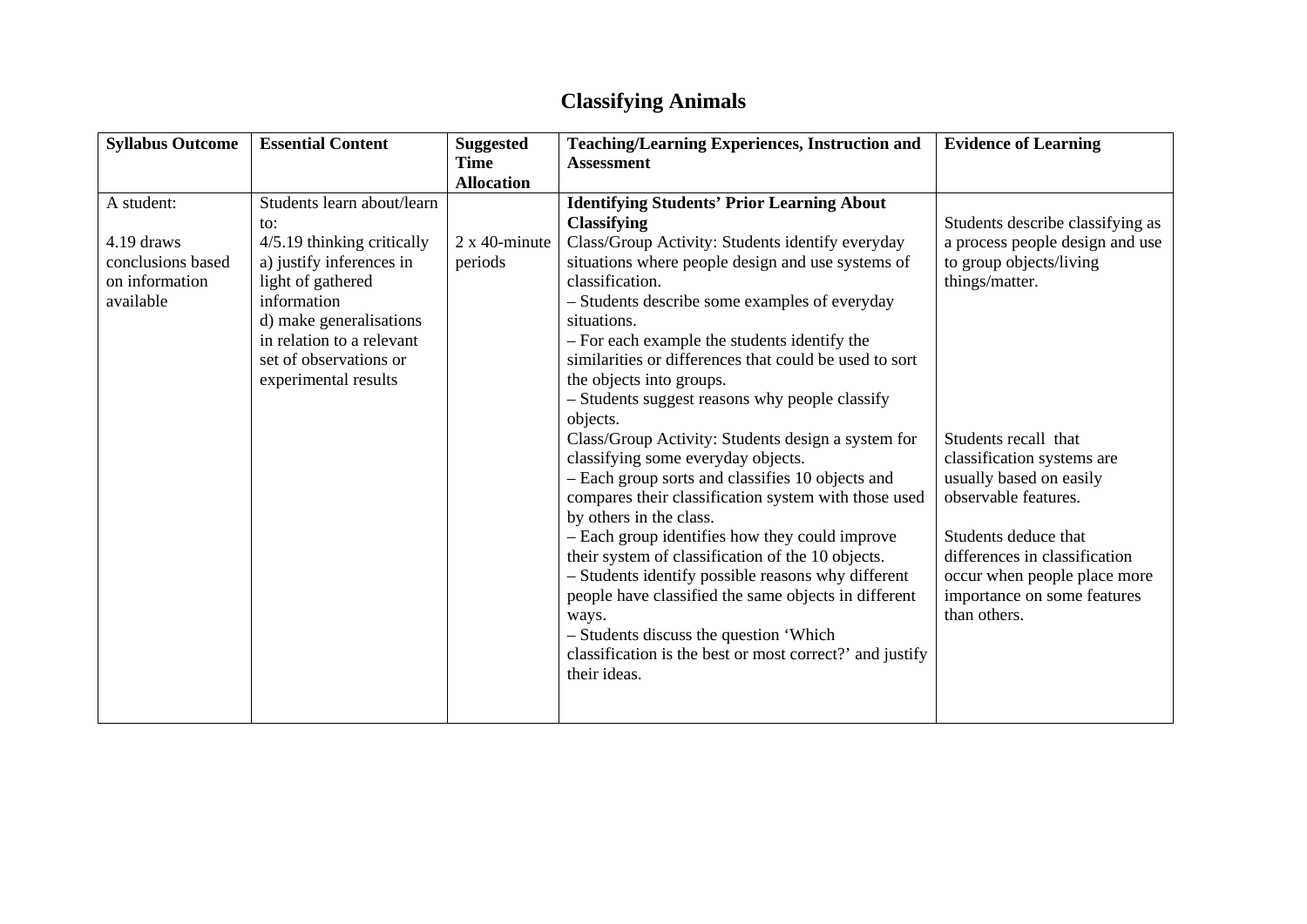| <b>Syllabus Outcome</b>        | <b>Essential Content</b>                           | <b>Suggested</b><br><b>Time</b> | <b>Teaching/Learning Experiences, Instruction and</b><br><b>Assessment</b>                   | <b>Evidence of Learning</b>                                       |
|--------------------------------|----------------------------------------------------|---------------------------------|----------------------------------------------------------------------------------------------|-------------------------------------------------------------------|
|                                |                                                    | <b>Allocation</b>               |                                                                                              |                                                                   |
| A student:                     | Students learn about/learn                         | $1 \times 40$ -minute           | A Traditional Aboriginal System of Classifying                                               |                                                                   |
| 4.4 identifies                 | to:                                                | period                          | Class Activity: Students investigate how traditional                                         |                                                                   |
| choices made by                | $4/5.4$ the implications of                        |                                 | Aboriginal people named and grouped some living                                              | Students recall that the                                          |
| people with regard             | science for society and                            |                                 | things.                                                                                      | knowledge of traditional                                          |
| to scientific                  | the environment                                    |                                 | With guidance from a person with knowledge of                                                | Aboriginal people about their                                     |
| developments                   | b) give examples to show                           |                                 | traditional Aboriginal classification (eg a member of                                        | environment is important in                                       |
|                                | that different cultures or                         |                                 | the local Aboriginal community, National Parks                                               | how plants and animals are                                        |
|                                | groups within society                              |                                 | Ranger or Aboriginal Environmental and Site                                                  | named and grouped.                                                |
|                                | (including Aboriginal and                          |                                 | Officer) students:                                                                           |                                                                   |
|                                | other Indigenous people)                           |                                 | - gain an understanding of how traditional                                                   | Students appreciate that                                          |
|                                | may use or weight criteria                         |                                 | Aboriginal people named and grouped a variety of                                             | different groups of people bring                                  |
| $4/5.24$ respects              | differently to make a                              |                                 | common plants and/or animals                                                                 | different understanding to their                                  |
| differing points of            | decision about an issue                            |                                 | - consider why traditional Aboriginal people from                                            | observations of situations.                                       |
| view on scientific             | involving a major                                  |                                 | different regions would have used different names                                            |                                                                   |
| issues and is                  | scientific component                               |                                 | for common Australian animals.                                                               | Students explain that when                                        |
| honest, fair and               |                                                    |                                 | (refer to Teacher Information on Aboriginal names                                            | different names and different                                     |
| ethical                        |                                                    |                                 | and Table of Names of Animals)                                                               | criteria are used it is difficult to                              |
|                                |                                                    |                                 |                                                                                              | describe living things and                                        |
|                                |                                                    |                                 |                                                                                              | communicate about them.                                           |
|                                |                                                    |                                 | <b>Introducing Using Simple Keys</b>                                                         |                                                                   |
| 4.16 accesses                  | $4/5.16$ gather information                        | $3 \times 40$ -minute           | Group Activity: Students use simple dichotomous                                              |                                                                   |
| information from<br>identified | from secondary sources<br>c) extract information   | periods                         | keys to classify everyday objects.<br>- The teacher models the use of a dichotomous key      | Students describe a key as a<br>tool that can be used to classify |
|                                |                                                    |                                 |                                                                                              |                                                                   |
| secondary sources              | from column graphs,                                |                                 | to identify objects (eg laboratory equipment,<br>household devices) or members of the class. | objects or living things.                                         |
|                                | histograms, divided bar<br>and sector graphs, line |                                 | - Students use the provided simple keys to classify                                          | Students identify that in a                                       |
|                                | graphs, flow diagrams,                             |                                 | some everyday objects from first-hand observation                                            | dichotomous key each step has                                     |
|                                | and other texts and                                |                                 | and secondary sources.                                                                       | two alternatives.                                                 |
|                                | audio/visual resources                             |                                 |                                                                                              |                                                                   |
|                                |                                                    |                                 |                                                                                              |                                                                   |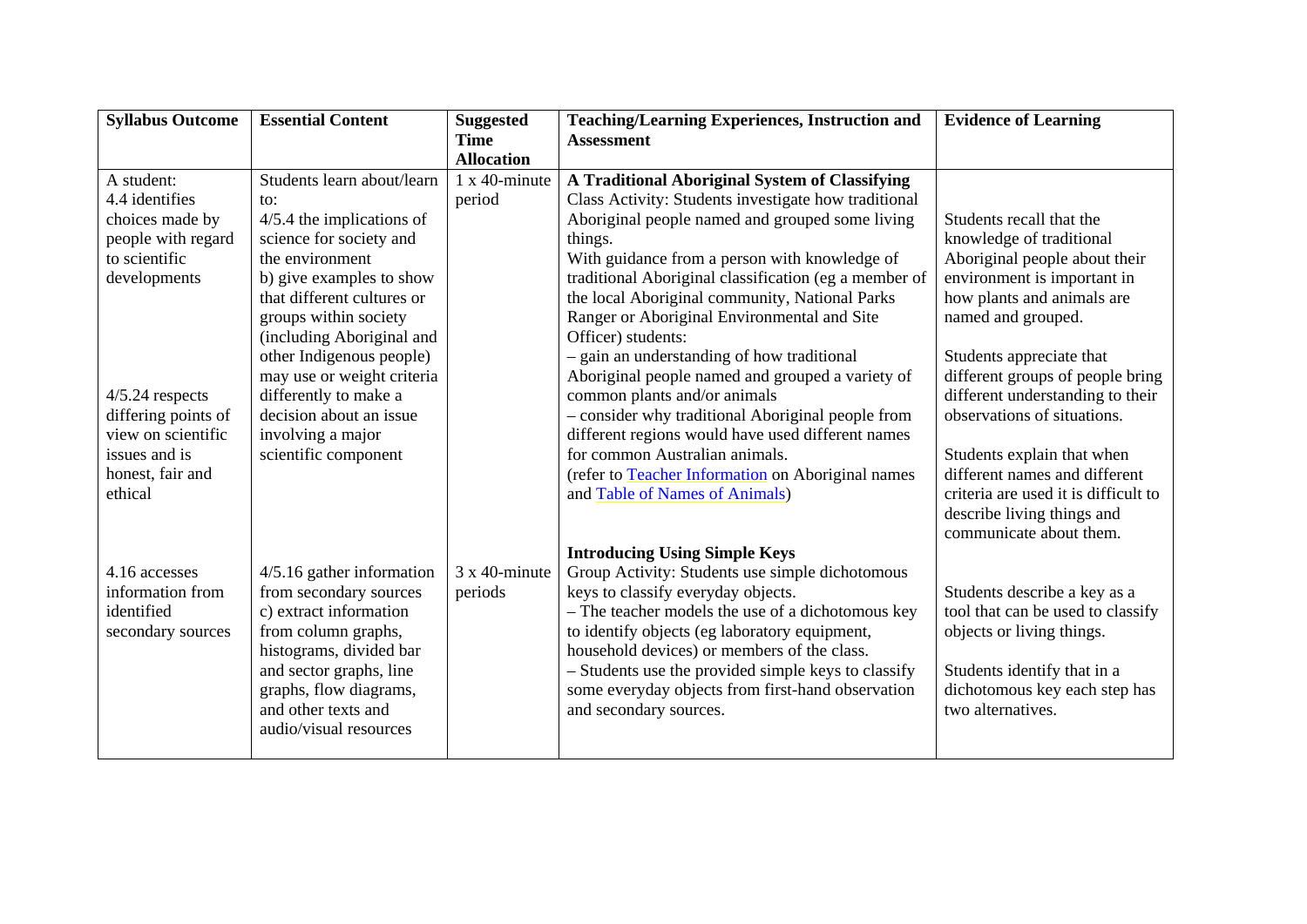| <b>Syllabus Outcome</b>                                     | <b>Essential Content</b>                                                                                                                       | <b>Suggested</b>                 | <b>Teaching/Learning Experiences, Instruction</b>                                                                                                                                                                                                                                                                                                                                                                                                                                                                                                                                                                                                                                                                                                                                                     | <b>Evidence of Learning</b>                                                                                                                                                                                                                                                                                                                                                                                                                                                                                                     |
|-------------------------------------------------------------|------------------------------------------------------------------------------------------------------------------------------------------------|----------------------------------|-------------------------------------------------------------------------------------------------------------------------------------------------------------------------------------------------------------------------------------------------------------------------------------------------------------------------------------------------------------------------------------------------------------------------------------------------------------------------------------------------------------------------------------------------------------------------------------------------------------------------------------------------------------------------------------------------------------------------------------------------------------------------------------------------------|---------------------------------------------------------------------------------------------------------------------------------------------------------------------------------------------------------------------------------------------------------------------------------------------------------------------------------------------------------------------------------------------------------------------------------------------------------------------------------------------------------------------------------|
|                                                             |                                                                                                                                                | <b>Time</b><br><b>Allocation</b> | and Assessment                                                                                                                                                                                                                                                                                                                                                                                                                                                                                                                                                                                                                                                                                                                                                                                        |                                                                                                                                                                                                                                                                                                                                                                                                                                                                                                                                 |
| A student:<br>4.8 describes<br>features of living<br>things | Students learn about/learn<br>to:<br>4.8.2 classification<br>a) identify a range of<br>plants and animals using<br>simple keys                 |                                  | Individual/Group Activity: Students use a simple<br>dichotomous key to identify some common<br>Australian animals.<br>- Students use a provided dichotomous key and<br>pictures to identify some common Australian<br>animals using restored Wiradjuri names.<br>- Students match the common European name to<br>the Wiradjuri name for each animal on the key.<br>- In a class discussion the students identify the<br>problems that arise when naming living things<br>using two different languages – refer to Animal<br>Pictures for Key, Animal Key Flow Chart and<br><b>Animal Key Text)</b>                                                                                                                                                                                                    | Students use simple dichotomous<br>keys to identify some living<br>things.<br>Students recognise that some<br>observable structural features are<br>used in identifying and<br>describing living things.<br>Students identify that when a<br>common language is used it is<br>easier to communicate<br>information.                                                                                                                                                                                                             |
|                                                             | b) classify living things<br>according to structural<br>features and identify that<br>they have patterns of<br>similarities and<br>differences |                                  | Class/Group Activity: Students investigate the way<br>biologists name living things.<br>Students match the scientific name of each of the<br>animals that they have identified on the animal<br>key.<br>with their restored Wiradjuri name and common<br>European name.<br>- Students locate or are provided with appropriate<br>pictures of some animals (eg black swan, grey<br>kangaroo, platypus). With teacher guidance<br>students identify the meaning of the genus and<br>species names and relate the scientific names to<br>the observable features of the animals. (Refer to<br>Teacher Information on Aboriginal names.)<br>- The students discuss the advantages of using a<br>classification system based on agreed structural<br>features and a universally accepted naming<br>system. | Students outline some features of<br>the biological system used to<br>name living things including that:<br>- every organism has two names<br>- the names are written in a<br>universal language (Latin or<br>Greek) that does not change<br>- observable structural features<br>are used as the basis for<br>classification.<br>Students deduce that a common<br>language and understanding of<br>the basis for classification is<br>needed to make it easier to<br>identify, describe and<br>communicate about living things. |